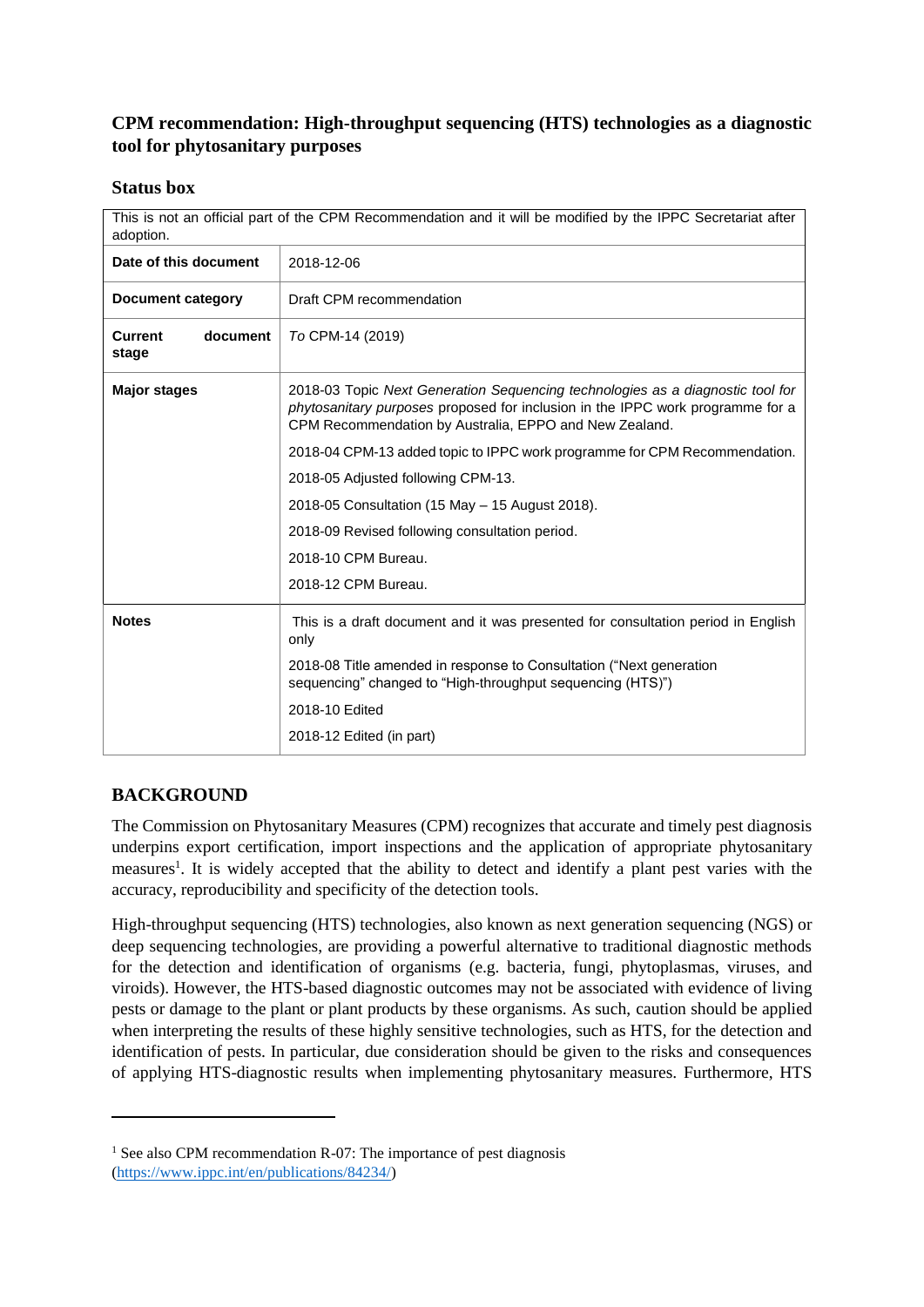technologies may not suit all national plant protection organizations (NPPOs) due to the high cost in platform and other operational costs. It should also be noted that each NPPO may use a different HTS platform.

More information on HTS technologies is provided in Appendix 1.

## **ADDRESSED TO**

Contracting parties and regional plant protection organizations.

## **RECOMMENDATIONS**

The Commission notes that there are existing challenges and further work is needed on HTS technologies for pest detection and identification as the basis for applying phytosanitary regulations. Findings based on HTS technologies of an unknown microorganism need to be further investigated to demonstrate the potential of that microorganism to be a pest that would qualify as a regulated pest.

When a contracting party is proposing to use HTS technologies and their results as the basis for appropriate phytosanitary regulations, the Commission *encourages* contracting parties to:

- (a) *establish* guidelines on what actions should be taken after detection of an unknown organism (e.g. fungi, bacteria or virus) or detection of non-viable organisms in plant material
- (b) *ensure* that appropriate infrastructure and investments in Information Technology and bioinformatics, and education and training on bioinformatics, are in place for the appropriate data storage and interpretation of test results, and that there is effective implementation of these technologies
- (c) *standardise* and *apply* best-practice operational guidelines for HTS, including proper interpretation of results and quality control measures (e.g. procedure controls) that ensure HTS data outputs are robust and accurate, have biological significance in a phytosanitary context, and are implemented in a harmonized way
- (d) *validate* the reliability and accuracy of HTS by conducting trials comparing HTS against other existing diagnostic platforms
- (e) *communicate* information on the interpretation of HTS results, especially regarding conclusions about the phytosanitary risk of organisms detected, to the NPPO of the exporting country
- (f) *implement* HTS training programmes, including delivery of best laboratory practice courses online, and *coordinate* international proficiency testing to independently assess laboratory capability
- (g) *publish* HTS protocols (developed for corresponding HTS platforms), and *share* guidelines and training material for transparency
- (h) *publish* information on the unexpected biological associations of quarantine organisms in plants and plant products that are revealed by HTS.

### **RECOMMENDATION(S) SUPERSEDED BY THE ABOVE**

None.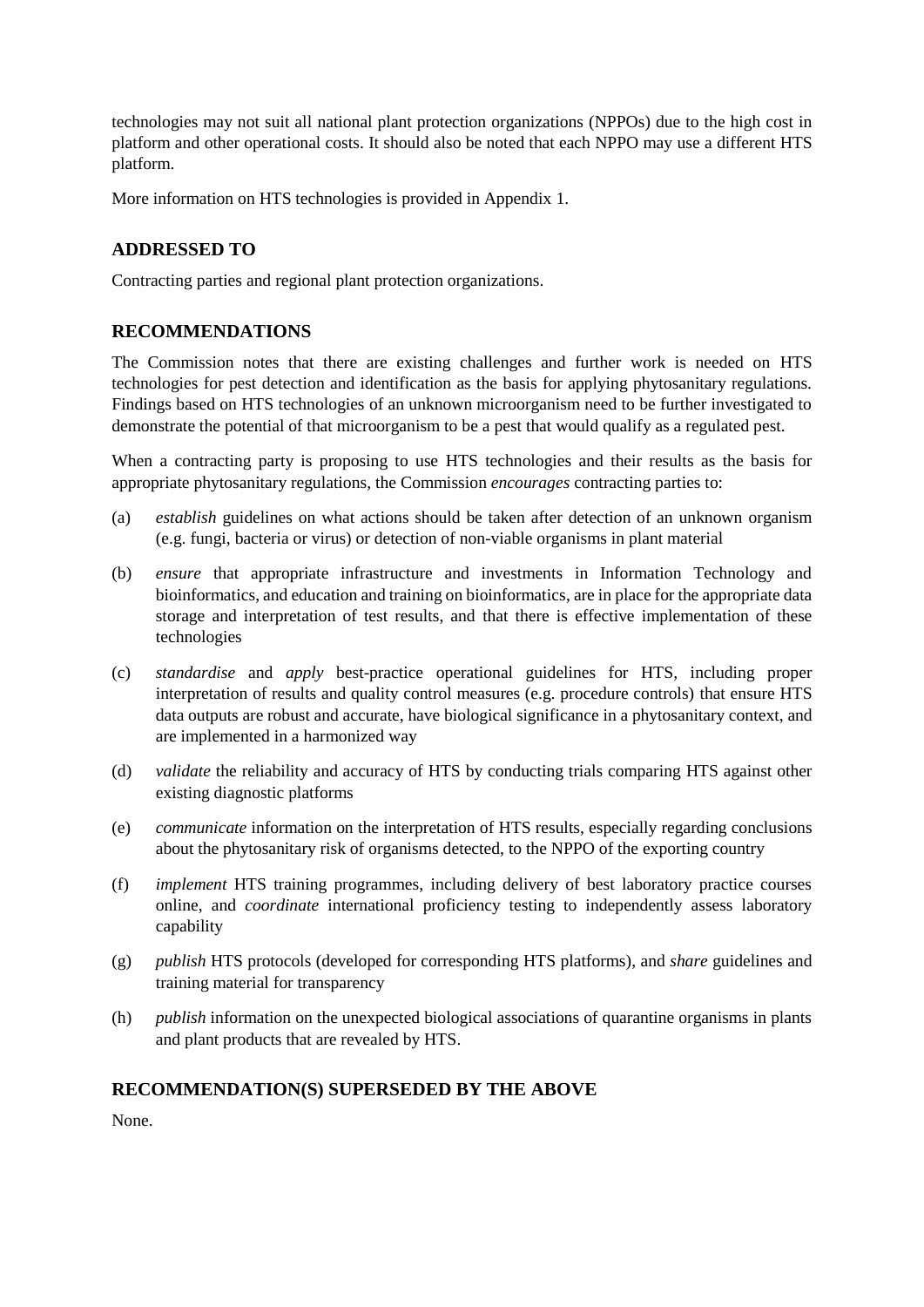This appendix is for reference purposes only and is not a prescriptive part of the CPM recommendation.

### **APPENDIX 1**

#### **Background**

In December 2017, the Bureau of the Commission on Phytosanitary Measures (CPM) considered a paper prepared by the Standards Committee (SC) which reflected discussions by the IPPC Technical Panel on Diagnostic Protocols (TPDP) on opportunities and challenges in relation to the use of highthroughput sequencing (HTS) technologies as a diagnostic tool for phytosanitary purposes. The Bureau was asked to agree that the background paper be presented to CPM-13 with a request that the CPM note the challenges associated with the use of HTS technologies and that further work is needed on HTS technologies for pest detection and identification.

The SC prepared a paper on the use of HTS technologies as a diagnostic tool for phytosanitary purposes based on IPPC TPDP discussion on HTS opportunities and challenges.

In December 2017, the CPM Bureau was asked to agree that the background paper be presented to CPM-13 with a request to CPM to note the challenges associated with the use of HTS technologies and that further work is needed on HTS technologies for pest detection and identification.

The CPM Bureau agreed that since this was an emerging issue that would be of interest to contracting parties, a CPM Recommendation should be drafted to provide policy advice and guidance to contracting parties and regional plant protection organizations (RPPOs) on the use of HTS technologies as a diagnostic tool for phytosanitary purposes.

Australia, New Zealand and the European and Mediterranean Plant Protection Organization (EPPO) presented a draft CPM recommendation during CPM-13 and it was agreed to include the topic in the IPPC work programme for a CPM Recommendation on "High Throughput Sequencing technologies as a diagnostic tool for phytosanitary purposes".

### **What is HTS and how is it different to other testing methods?**

High-throughput sequencing (HTS), also known as next generation sequencing (NGS) or deep sequencing technologies allow the sequencing of the whole genome and can be used for all types of organisms being of particular interest for non-culturable organisms (e.g. viruses and viroids, and some bacteria, oomycetes and fungi). HTS technologies can be used for targeted detection of regulated pests and also allow the detection of unknown organisms (i.e. without a priori knowledge). HTS technologies allow the sequencing of the genetic material, which can be used to identify the genome of microorganisms of phytosanitary interest that currently, with traditional technologies, have not been identified. Applying these technologies has recently resulted in the discovery of previously undetected microorganisms, such as fungi, bacteria, phytoplasmas and particularly viruses where the use of the technology is more advanced than for other pathogens (examples provided in this document are for viruses and viroids). Researchers and diagnosticians using HTS technologies will continue to identify and describe new taxa from among the large volume of as yet undiscovered organisms for which challenging and quick decisions will have to be taken by national plant protection organizations (NPPOs) on the basis of very limited information and imprecisely evaluated potential phytosanitary risks (Olmos *et al.*, 2018). These technologies, therefore, enable a new and comprehensive approach to the detection and characterization of potential pests in a biological sample.

Phytosanitary testing for viruses and viroids in plants and plant products currently relies on a combination of specific (molecular and serological) and generic (visual inspection, electron microscopy and biological indicators or bioassays) approaches. While these methods are currently the best available and widely used in plant pest diagnostic laboratories they have some inherent weaknesses. The specific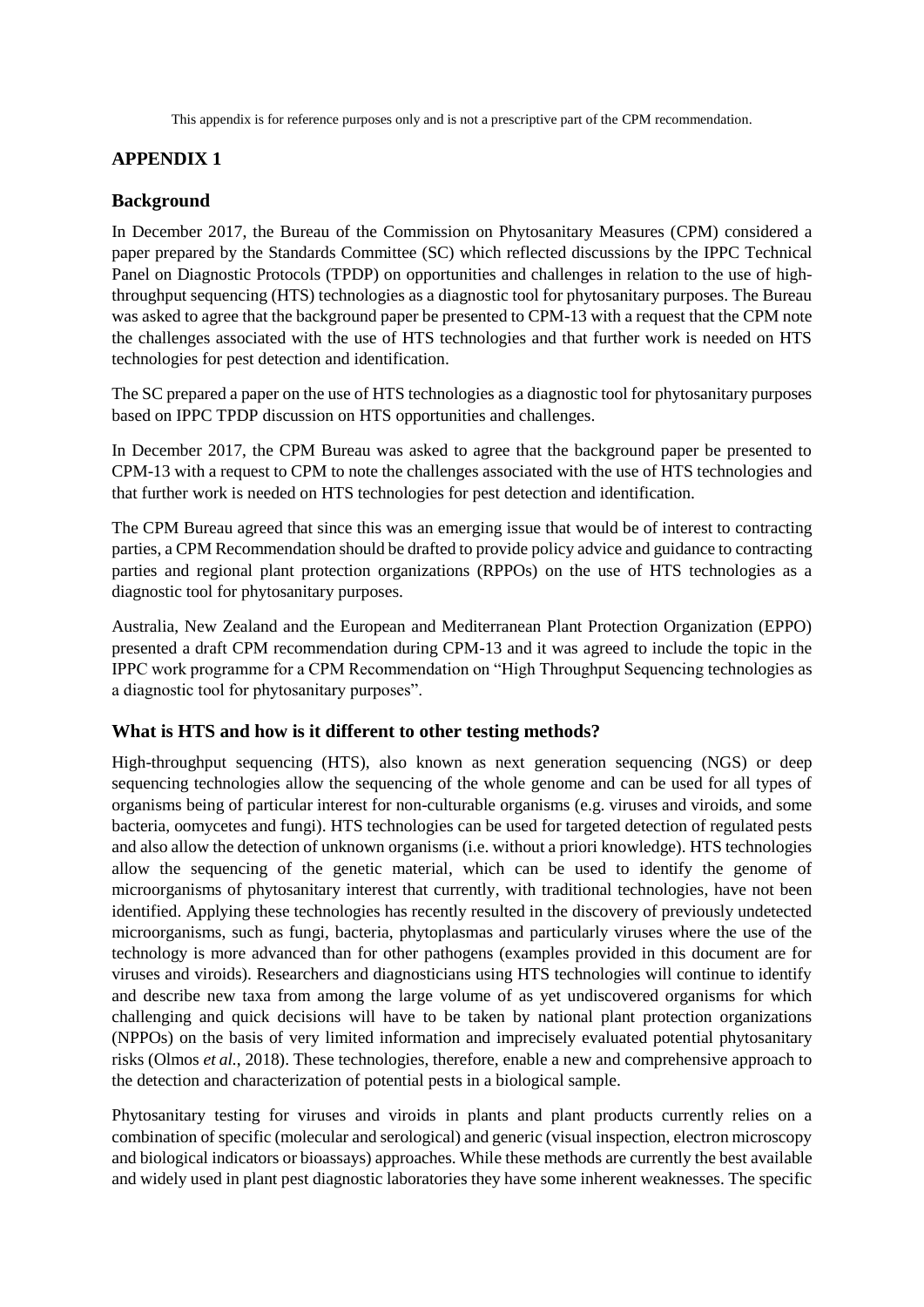tests usually require a priori knowledge of the viral pathogens and each test needs to be developed and validated (including validation of the test for different pest-host combinations), making resource demands on NPPOs. Moreover, such specific tests can also detect nucleic acid or protein traces of disintegrated pathogen particles, resulting in an overestimation of actual pathogen presence. The host range of many pathogens is not well defined and exotic viruses and viroids may not be detected in new pest-host combinations. While bioassays have traditionally been used to detect unknown viruses, further molecular or serological testing is usually required to confirm the identity of the causal agent when disease symptoms are observed. Bioassays are heavily reliant on environmental conditions for symptom expression and often produce ambiguous results as false positives and false negatives.

The time taken for bioassays means that plants spend extended periods of time in post-entry quarantine stations, significantly adding to costs and delays for importers. A further drawback with bioassays is that strains may not be detected if they are asymptomatic on the indicator host. Studies conducted so far have demonstrated HTS to be equivalent to or better than biological indexing assays in detecting viruses and viroids of agronomic significance (Barrero *et al*., 2017; Mackie *et al*., 2017; Rott *et al.,* 2017; Rwahnih *et al.*, 2015). Most importantly, the studies demonstrated that HTS is able to produce results significantly quicker than bioassays. Nevertheless, HTS technologies are used alongside other existing tests and do not replace the need to confirm the biological significance of the detected organism.

Owing to the limitations of traditional diagnostic methods, new robust, reliable and cost-effective methods are required to rapidly and reliably screen plants and plant products for viruses and viroids but also for other non-culturable or fastidious pests, and HTS technologies open up such possibilities. Metabarcoding or HTS technologies applied to polymerase chain reaction (PCR) amplicons of a DNA barcode region also have diagnostic applications for phytosanitary purposes. Other than viruses, the aforementioned diagnostic applications for phytosanitary purposes could be the HTS approach that is most likely to have a diagnostic application.

In routine diagnostics, some opportunities and possibilities for the use of HTS technologies are for (1) understanding the pest status in a region through surveillance programmes, (2) certification of nuclear stock and plant propagation material, (3) (post-entry) quarantine testing, and (4) monitoring of imported commodities for new potential pest risks. HTS offers a wide range of benefits for all of these applications (Al Rwahnih *et al*., 2015; Hadidi *et al.,* 2016; Rott *et al.,* 2017). Nevertheless, challenges are also associated with the implementation of these technologies, such as the requirements for laboratory infrastructure, bioinformatics, data sharing and validation of the data (Olmos *et al.*, 2018).

### **Regulatory and scientific challenges**

As new technologies become available, there are inherent challenges associated with them. HTS technologies have similar challenges to other molecular detection or sequence based detection technologies. However, research findings based on HTS technologies have significant implications within a phytosanitary framework. For example, there is a risk that the movement of plant material may be restricted due to the perceived presence of a (previously unknown) microorganism that does not have the potential to be pathogenic to this plant material. Not all organisms associated with plants are pests and instead are part of the plant microbiome; some may be mutualists providing benefit to the host plant or may be commensal agents. Ensuring that regulatory decisions are made on pests, and not on mutualists or commensal agents, is a key criterion to the adoption of whole genome sequencing as a diagnostic method. There is also the issue, as with other indirect methods, that HTS technologies may detect non-viable organisms.

Correctly identifying or predicting pests from whole genome sequences are two separate but important challenges using these technologies. The correct interpretation of results is another major challenge in using HTS technologies. Very large and well curated databases of the whole genomes or barcodes of known pests and microorganisms are required as the reference for comparison with HTS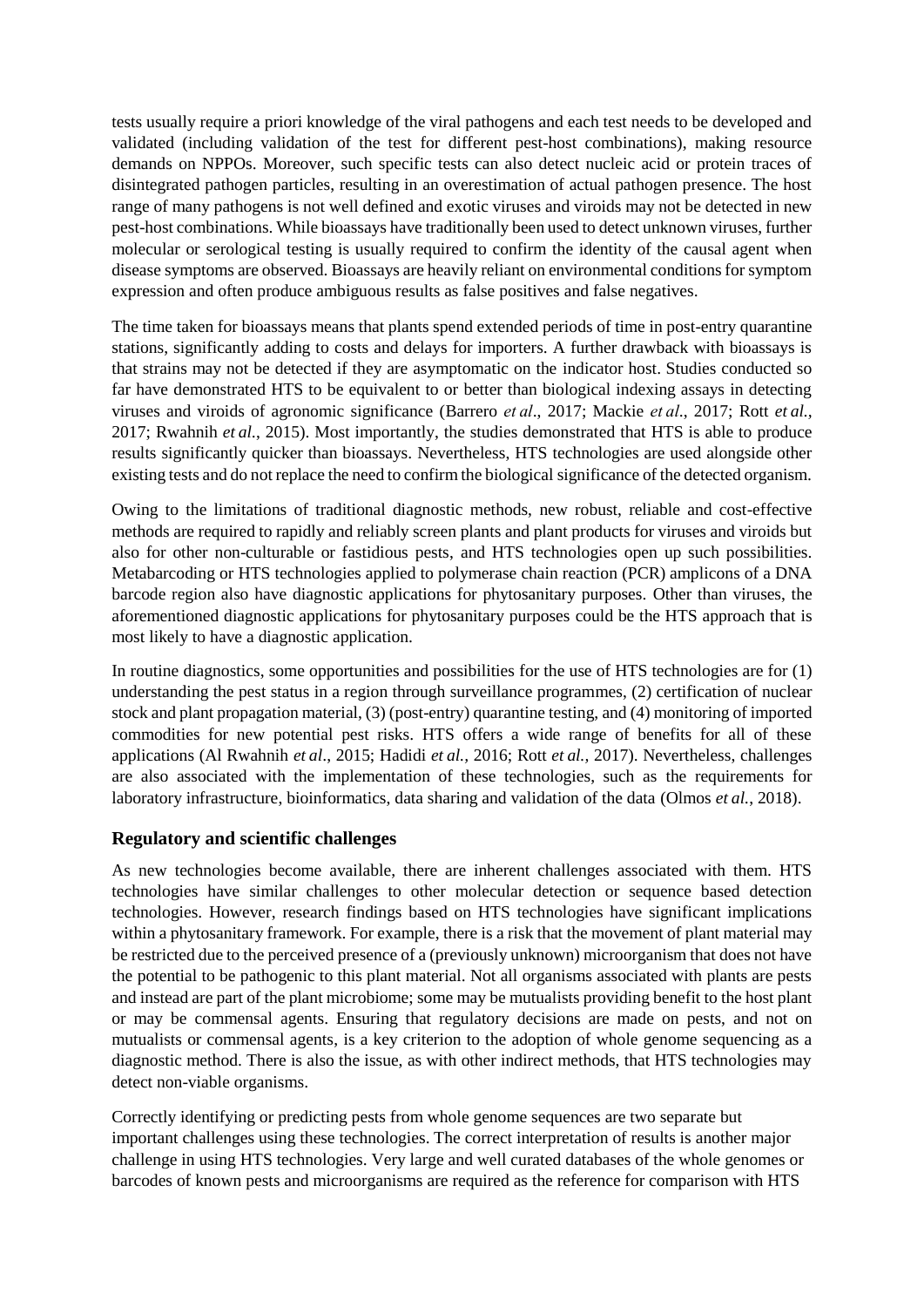generated sequence data. Because of the increased rate of new microorganism discovery, NPPOs will face the challenge of making decisions about the biological significance of a finding, for example the ability of a microorganism to infest plants or plant products, on the basis of nucleic acid data analysis without complete information (or even having no information). This decision-making process, of determining if the organism in question is a pest, distances the diagnostic outcome from any analysis of pathogenicity and poses questions in deciding whether the data are linked to the actual presence of a viable and pathogenic biological entity that is a quarantine pest. However, this same challenge is present with molecular and first generation sequencing methods and particularly for viruses that are "new to science", so this is not a new problem. Other challenges in using HTS for regulatory purposes are noted by Martin *et al*. (2016), Massart *et al*. (2017) and Olmos *et al.* (2018).

To give NPPOs the confidence to adopt HTS technologies for pest diagnosis, internationally harmonized approaches are required, including the development of operational guidelines for reliably and repeatedly performing HTS including quality controls and validation data to interpret HTS outputs (Boonham *et al*., 2014). Validation of the technology against existing methods, which also takes into account the limits of current procedures, is also needed. HTS technologies need to be thoroughly validated for each target pest and matrix to demonstrate that they are "fit-for-purpose". Laboratory protocols would need to be available, along with a description of sample preparation, the process for data analysis and the databases to be used.

#### **Global collaboration**

There are a number of initiatives underway in different regions of the world that are exploring the use of HTS technologies as a diagnostic tool for phytosanitary purposes (for example in Australasia, Europe and North America). These include discussions on associated policies that may be developed. Coordination of outcomes from these initiatives is required to progress the timely development of internationally harmonized standards for the use of HTS in a regulatory setting.

#### **References**

- **Al Rwahnih, M., Daubert, S., Golino, D., Islas, C. & Rowhani, A.** 2015. Comparison of nextgeneration sequencing versus biological indexing for the optimal detection of viral pathogens in grapevine. *Phytopathology*, 105(6): 758–763.
- **Barrero, R.A, Napier, K.R., Cunnington, J., Liefting, L., Keenan, S., Frampton, R.A., Szabo, T.,**  *et al***.** 2017. An internet-based bioinformatics toolkit for plant biosecurity diagnosis and surveillance of viruses and viroids. *BMC Bioinformatics*, 18: 26.
- **Boonham, N., Kreuze, J., Winter, S., van der Vlugt, R., Bergervoet, J., Tomlinson, J., & Mumford, R.** 2014. Methods in virus diagnostics: from ELISA to next generation sequencing. *Virus Research*, 186: 20–31.
- **Hadidi, A., Flores, R., Candresse, T. & Barba, M.** 2016. Next-generation sequencing and genome editing in plant virology. *Frontiers in Microbiology*, 7: 1325.
- **Mackie, J., Liefting, L., Barrero, R.A., Dinsdale, A., Napier, K.R., Blouin, A.G., Woodward, L.**  *et al***.** 2017. Comparative diagnosis of viral pathogens using side-by-side trials of existing post entry quarantine and small RNA next generation sequencing methods. Abstract, Plant Biosecurity Cooperative Research Centre conference on Science Protecting Plant Health, 23–28 September 2017, Brisbane, Australia. Available at [http://apps-2017.p.yrd.currinda.com/days/2017-09-](http://apps-2017.p.yrd.currinda.com/days/2017-09-26/abstract/4017) [26/abstract/4017](http://apps-2017.p.yrd.currinda.com/days/2017-09-26/abstract/4017) (last accessed 21 October 2018).
- **Martin, R.R., Constable, F. & Tzanetakis, I.E.** 2016. Quarantine regulations and the impact of modern detection methods. *Annual Review of Phytopathology*, 54: 189–205.
- **Massart, S., Candresse, T., Gil, J., Lacomme, C., Predajna, L., Ravnikar, M., Reynard, J.-S.** *et al***.** 2017. A framework for the evaluation of biosecurity, commercial, regulatory and scientific